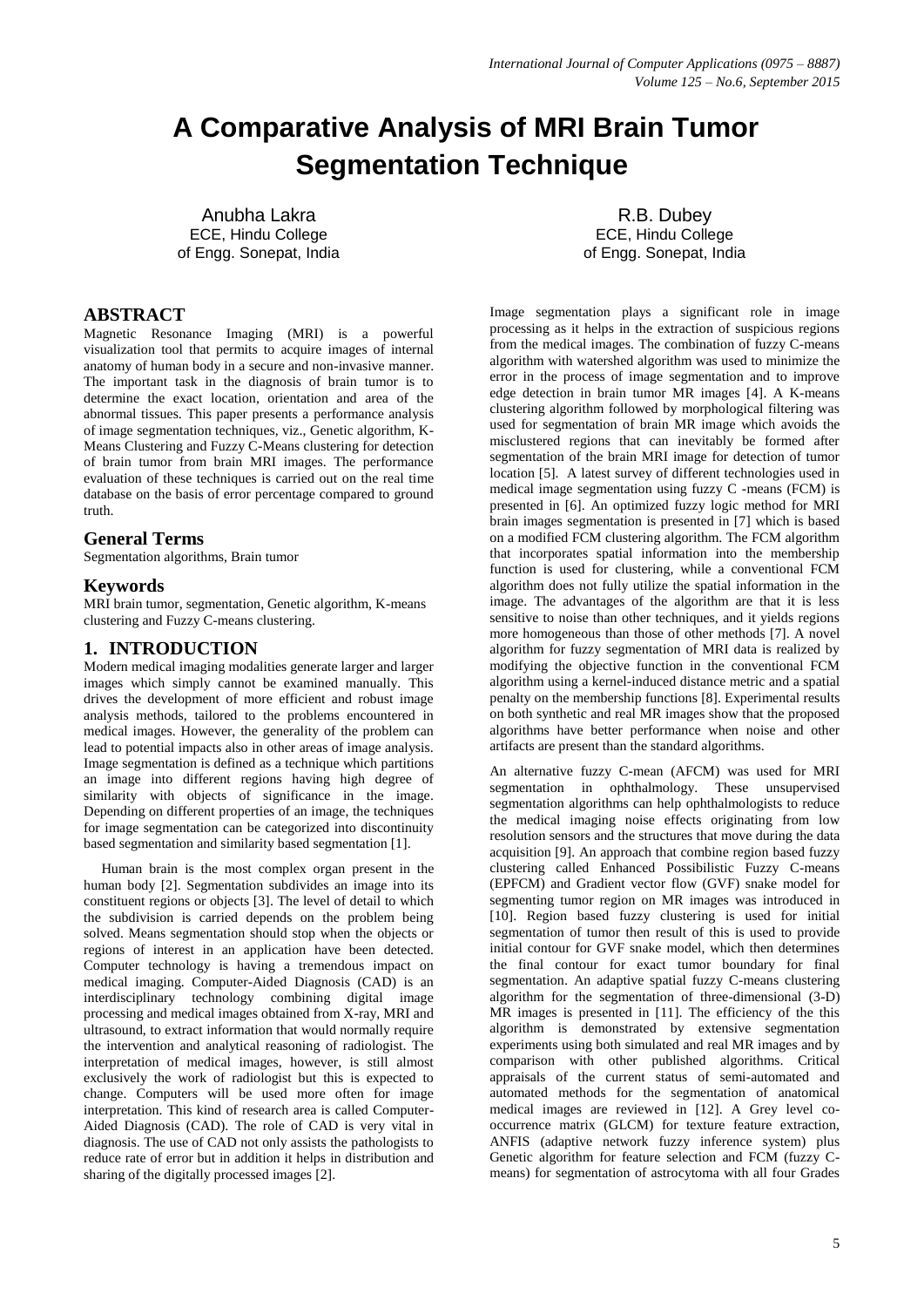are introduced in [13]. The comparative study between FCM, FCM plus K-mean, Genetic algorithm, ANFIS and proposed technique shows improved accuracy, sensitivity and specificity.

A new segmentation approach based on hybridization of the genetic algorithms (GAs) and seed region growing to produce accurate medical image segmentation, and to overcome the over segmentation problem is presented in [14, 15]. An approach is proposed to detect tumor present in the brain based on Genetic algorithm and Curve Fitting to segment the MRI image. The Support Vector Machine has been used to classify the tumorous and non tumorous image. This algorithm has attempted to achieve 98% of accuracy in detecting the tumor in brain [16]. An automatic segmentation technique of multispectral MRI of the brain using new fuzzy point symmetry based genetic clustering technique is proposed in [17]. This real-coded variable string length genetic fuzzy clustering technique (Fuzzy-VGAPS) is able to evolve the number of clusters present in the data set automatically. Reference [18] surveyed the theory of edge detection for image segmentation using soft computing approach based on the fuzzy logic, genetic algorithm and neural network. Soft computing is an emerging field that consists of complementary elements of fuzzy logic, neural computing and evolutionary computation. A certain nonconvex minimization problems that arise in image processing and computer vision can equivalently be restated as convex minimization problems [19].

Reference [20] summarized the study of various techniques of brain tumor from MR images. A general scheme to segment images by a genetic algorithm is presented in [21]. The developed method uses an evaluation criterion which quantifies the quality of an image segmentation result. This segmentation method can integrate a local ground truth when it is available in order to set the desired level of precision of the final result. A new model-based segmentation technique combining desirable properties of physical models, shape representation by Fourier parameterization, and modeling of natural shape variability is described in [22]. Flexible parametric shape models are represented by a parameter vector describing the mean contour and by a set of eigen modes of the parameters characterizing the shape variation. A review of the methods used in brain MR image segmentation is presented in [23]. The review covers imaging modalities, magnetic resonance imaging and methods for noise reduction and segmentation approaches. Another review of various approaches of MRI brain image segmentation algorithms and their advantages, disadvantages are discussed in [24].

Reference [25] presented a review of the current approaches in the tissue segmentation of MR brain images. MRI is characterized by a composition of small differences in signal intensities between different tissues types. Thus ambiguities and uncertainties are introduced in image formation. The segmentation algorithms has been divided into four categories which is able to deal with different intensity non-uniformity as adaptive spatial Fuzzy C-means, Markov Random Field, Fuzzy connectedness method and atlas based re-fuzzy connectedness. In reference [26] author explored the possibility of applying techniques for segmenting the regions of medical image. For this it is needed to investigate the use of different techniques which helps for detection and classification of image regions. A focus on identifying the strengths and weakness of the earlier proposed segmentation techniques is described in [27]. This surveys several research citations classified under four different methods and

performed comparative study of the described methods to indentify the useful aspects of research. Identification of brain abnormalities from medical images is critical, complicated and time consuming task for a radiologist. Computer Aided Diagnostic (CAD) systems is the only solution available to reduce the burden of radiologists and medical practitioners.

The remainder of this paper is organized as follows. Section 2 presents the materials, data set and the details of methodology used. Section 3 provides results and discussions. Conclusions are drawn in Section 4.

# **2. MATERIALS AND METHODOLOGY**

# **2.1 MRI Brain Image Database**

The real time database is taken from Rajiv Gandhi Cancer Institute and Research Centre, Delhi, India. The MRI unit used is a modern state-of-the-art machine, capable of performing whole body MR scanning. The machine is an 18 channel, high gradient 1.5T scanner with capability of performing all kinds of complex evaluations required in patients with malignancy in addition to performing the routine applications. The MR unit is capable of performing dynamic studies and multiphase angiographic studies. A high end peripheral vascular coil is used for performing high resolution peripheral angiographies of the lower limbs.

# **2.2 Algorithm used**

### *2.2.1 Genetic Algorithm (GA)*

Genetic algorithm is a natural inspired meta heuristic algorithm. In GA each solution is represented as chromosome and each chromosome is built up from genes. The best generated solutions will be added to the next iteration while the bad solutions will be rejected. While the algorithm iterates its solutions, these solutions are improved up to a point where it near to optimal solution [28].

Generally, a GA has five stages: initialization of population, evaluation of fitness function, selection, crossover, mutation and termination. Initial population is created randomly, which can be done by setting genes to random values. After the initialization process, fitness function of each chromosome is evaluated. In the selection process, the fittest members in the current population are selected for reproducing the new solutions in crossover process two is chromosomes are selected and exchange genes by some point. In mutation process a gene is selected randomly and its value is changed. In last termination of the iteration is done when a certain criteria is met. Generally termination is done by number of iterations. Fig.1 shows the methodology for Genetic algorithm [28].

### *2.2.1.1 Initial Population*

Here, the size of the population and the method by which the individuals are chosen are of primary importance. The size of the population has been considered from several theoretical points of view, but the underlying idea is always of a binding between efficiency and effectiveness [29].

### *2.2.1.2 Termination*

Genetic algorithms are basically stochastic search processes. Practically, a termination criterion is required to set a limit on the number of fitness evaluations to common approaches and stop when this falls below a preset threshold. The most common way to measure diversity is by genotype statistics [29].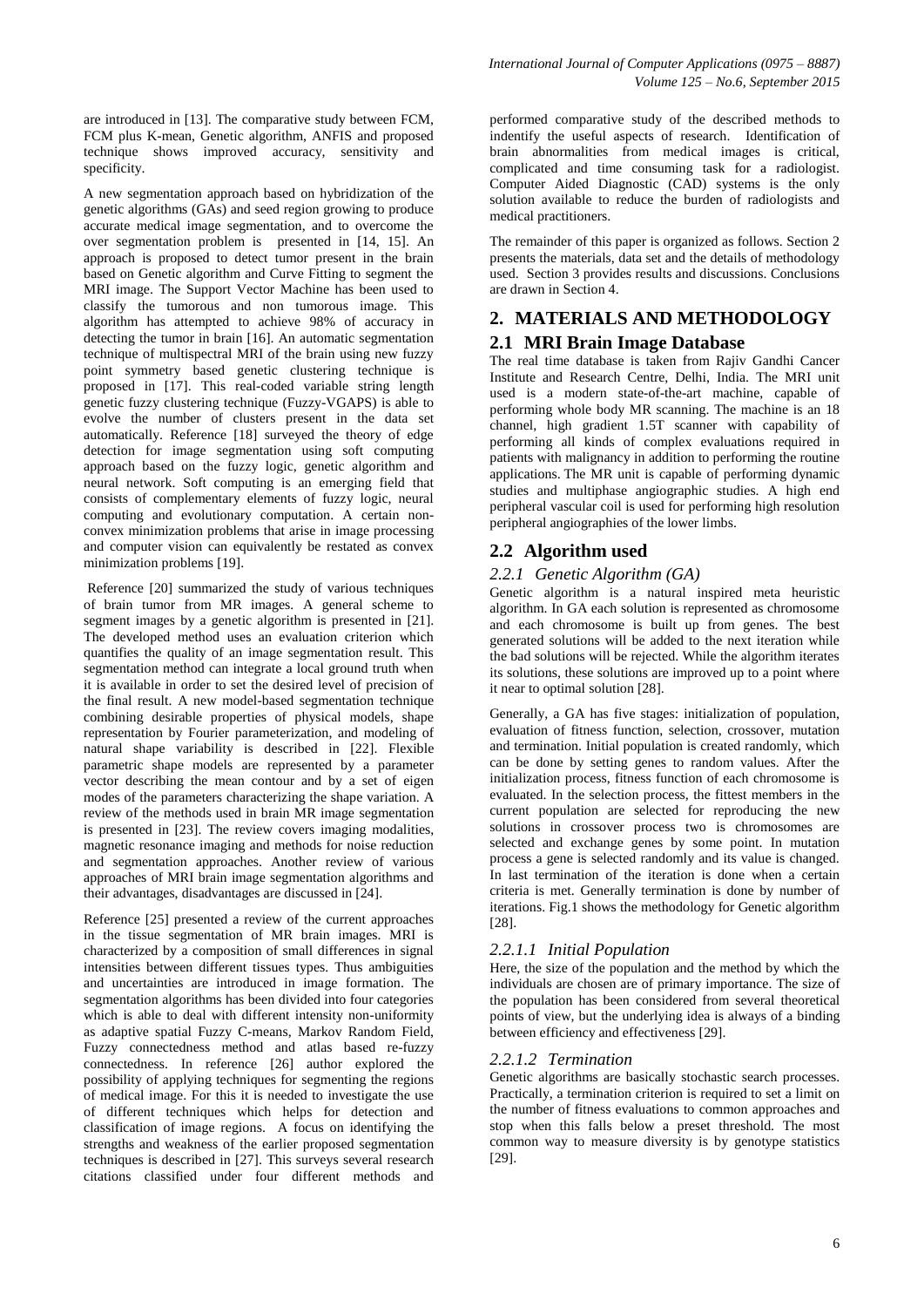

### **Fig.1: Shows the methodology for Genetic algorithm.**

#### *2.2.1.3 Crossover*

The main purpose of crossover is to exchange information between randomly selected parent chromosomes by recombining parts of their genetic information. Some other common crossover techniques are two-point crossover, multiple-point crossover, shuffle exchange crossover, and uniform crossover. The successful operation of GAs depends a lot on the coding technique used to represent the problem variables. The building block hypothesis indicates that Gas work by identifying good building blocks and by eventually combining them to get larger building blocks. Unless good building blocks are coded tightly, the crossover operation cannot combine them together. Thus coding–crossover interaction is important for the successful operation of GAs [30].

#### *2.2.1.4 Mutation*

Mutation is the process by which a random alteration in the genetic structure of a chromosome takes place. Its main objective is to introduce genetic diversity into the population. Mutating a binary gene involves simple negation of the bit, while that for real code genes is defined in a variety of ways[30].

#### *2.2.1.5 New Population*

Holland's genetic algorithm: selection, recombination and mutation are used to a population of M chromosomes to get a new set of M individuals. This set is new population. An Elitist strategy ensures the survival of the best individual so far by preserving it and replacing only the remaining  $(M - 1)$ members of the population with new strings [29]. Overlapping populations take this a stage by replacing only a fraction G of the population at each generation. Finally, this produces steady-state or incremental strategies, where only one new chromosome is generated at each stage [29].

# *2.2.2 Fuzzy C-means Clustering*

## *2.2.2.1 Clustering*

Clustering based segmentation technique groups a set of objects in such a way that objects in the same cluster have higher degree of similarity to each other than to those in other clusters. Clusters may be defined as contiguous regions of a multidimensional space containing relatively high density of points, separated from other such regions containing relatively low density of points. In image analysis, clustering is the process of grouping pixels according to some characteristics such as intensity. In hard clustering, data elements belong to one cluster only and the value of membership of belongingness to a cluster is exactly one. In soft clustering, data elements belong to more than one cluster, and the value of membership of belongingness to a cluster range from 0 to 1[1].

Fuzzy C-means is a method which uses data clustering technique by grouping the dataset into n clusters with each data point in the dataset belonging to each cluster to an assertive degree. For exemplar, an assertive data point which is close to the center of a cluster will have high degree of belonging or to membership of that cluster and to another data point which lies far away from the center of a cluster will have a low degree of belonging or membership to that cluster. FCM clustering is performed using fuzzy logic Toolbox. FCM start with an assumption for the cluster enters, which are used to mark the location for mean of each cluster. The initial assumption for the cluster centers is mostly incorrect. Then, FCM accredit each data point a membership function for each cluster. FCM randomly moves the cluster enters within the dataset to the right side. By this objective function get minimized which represents the distance from any data point to the center of a cluster weighted by that data point's membership function. [43].

The membership function explains the fuzziness of an image and also explains the information contained in the image. These are three main basic features involved in characterized by membership function. They are support and boundary. The core is a fully member of the fuzzy set. The support is non membership value of the set and boundary is the intermediate membership with value between 0 and 1[43].

### *2.2.2.2 Mathematical representation*

Fuzzy C-means (FCM) is the clustering algorithm which allows one piece of data may be member of more than one clusters. It is based on reducing the following function

$$
Y_{m} = \sum Ni = 1 \sum Cj = 1 M \bigcup_{ij}^{m} \|x_{i} - C_{j}\|
$$
 (1) where.

m - any real number greater than 1,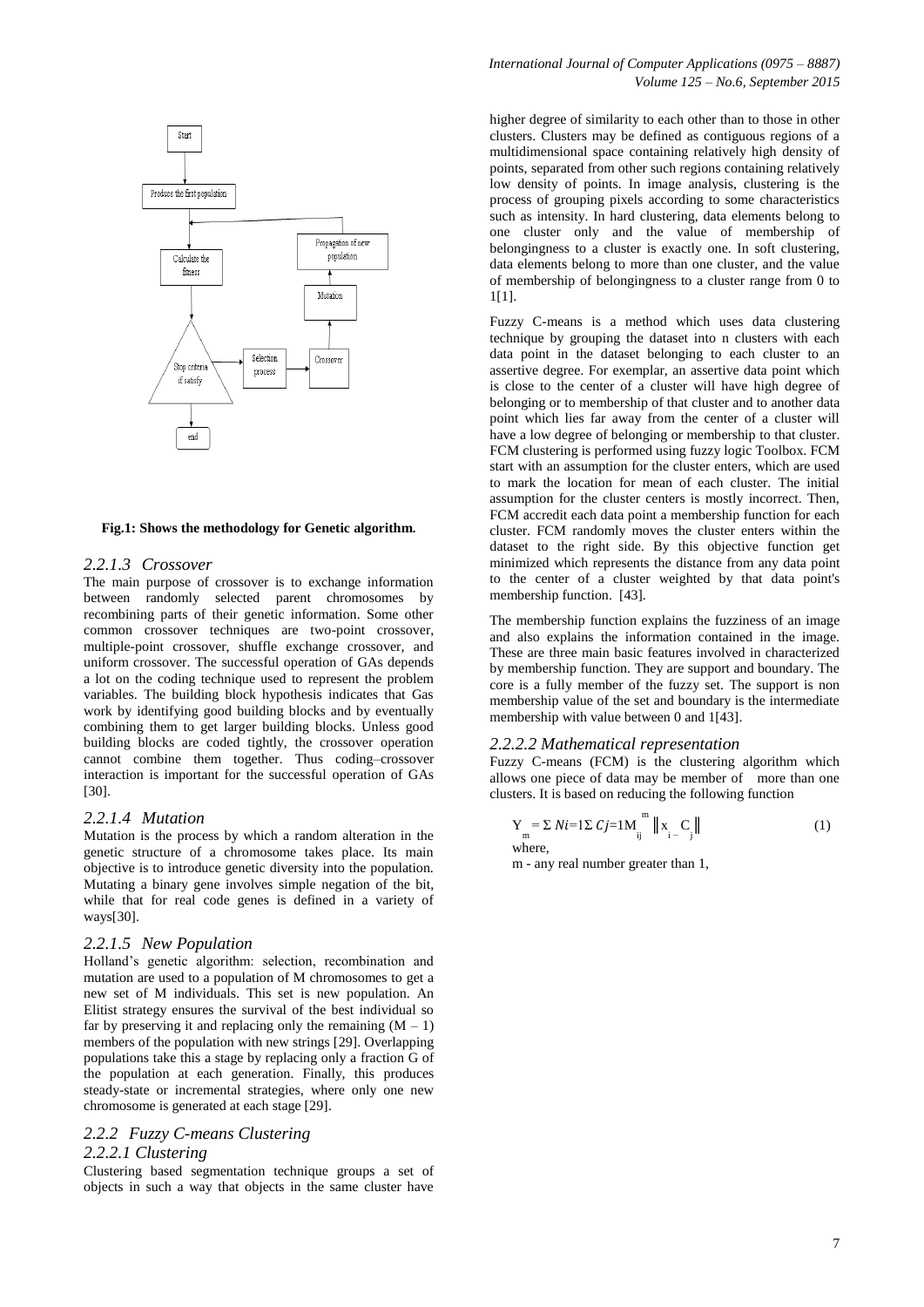

### **Fig. 2: Shows the methodology for Fuzzy c-means clustering**.

 $M_{i}$ - degree of membership of X; in the cluster j,

 $x \div i$  data measured in d-dimensional,

 $R_j$  - d-dimension center of the cluster,

The update of membership M  $_{ii}$  and the cluster centres R are given by

$$
Mij = \frac{1}{\sum_{k=1}^{c} \left[ \frac{x_{i-}x_j}{x_{i-}c_j} \right]^{2/m-1}}
$$
 (2)

$$
R_{j} = \sum N i = 1 x_{i} . M_{ij}^{m} / \sum N i = 1 M_{ij}^{m}
$$
 (3)

The above process ends when,

$$
Max_{ij} |M_{ij}^{(k+1)} - M_{ij}^{(k)}| < \delta
$$
 (4)

Where,

 $\delta$  = termination value or constant between 0 and 1. K= no of iteration steps.

### *2.2.3 K-means Clustering*

K-Means is the one of the unsupervised algorithm which uses clustering approach. Clustering an image means dividing the pixels according to the some characteristics. So, in K-means clustering, initialize the number of clusters viz. K. Next Kmeans clustering choose the center randomly. The distance between every pixel to every cluster centers are calculated. The distance may be of Euclidean function. Each pixel is compared with all cluster centers. The pixel is transferred to particular cluster which is having shortest distance among all the clusters. After that the centroid is re-estimated. Again each

pixel is compared to all centroids. This process continues until the center converges [43].

$$
W(c) = \frac{1}{2} \sum_{k=1}^{k} \sum_{c(i)=k} \sum_{c(j)=k} \left[ x_i - x_j \right]^2 - \sum_{k=1}^{k} N_k \sum_{c(i)=k} \left[ x_i - m_k \right]^2
$$
 (5)

For a given cluster assignment *C* of the data points, compute the cluster. For a current set of cluster means, assign each observation as



**Fig. 3: shows methodology for k-means clustering**

### **3. EXPERIMENTAL RESULTS**

This section is divided into three parts. The first part consists of results obtained from MRI image segmentation using Genetic algorithm. In second part the results obtained from MRI image segmentation using Fuzzy C-means clustering. Finally in third part, performance analysis of segmentation techniques viz. Genetic algorithm, K-means clustering [1] and Fuzzy C-means clustering are described.

### **3.1 Results using Genetic algorithm**

Fig 4 and Fig. 5 shows the original and preprocessed images respectively. Pre-processing step is used to translate the image, it ended with the filtering of noise and other artifacts present in the image and sharpening of the edges in the image. The RGB to gray level conversion and reshaping also performed here. It incorporates a median filter for noise deduction.

Genetic algorithms operate on populations of strings, with the string coded to represent the parameter set. The intensity values of the tumor pixels are considered as initial population for the genetic algorithm. The intensity values of the suspicious regions are then converted as 8-bit binary strings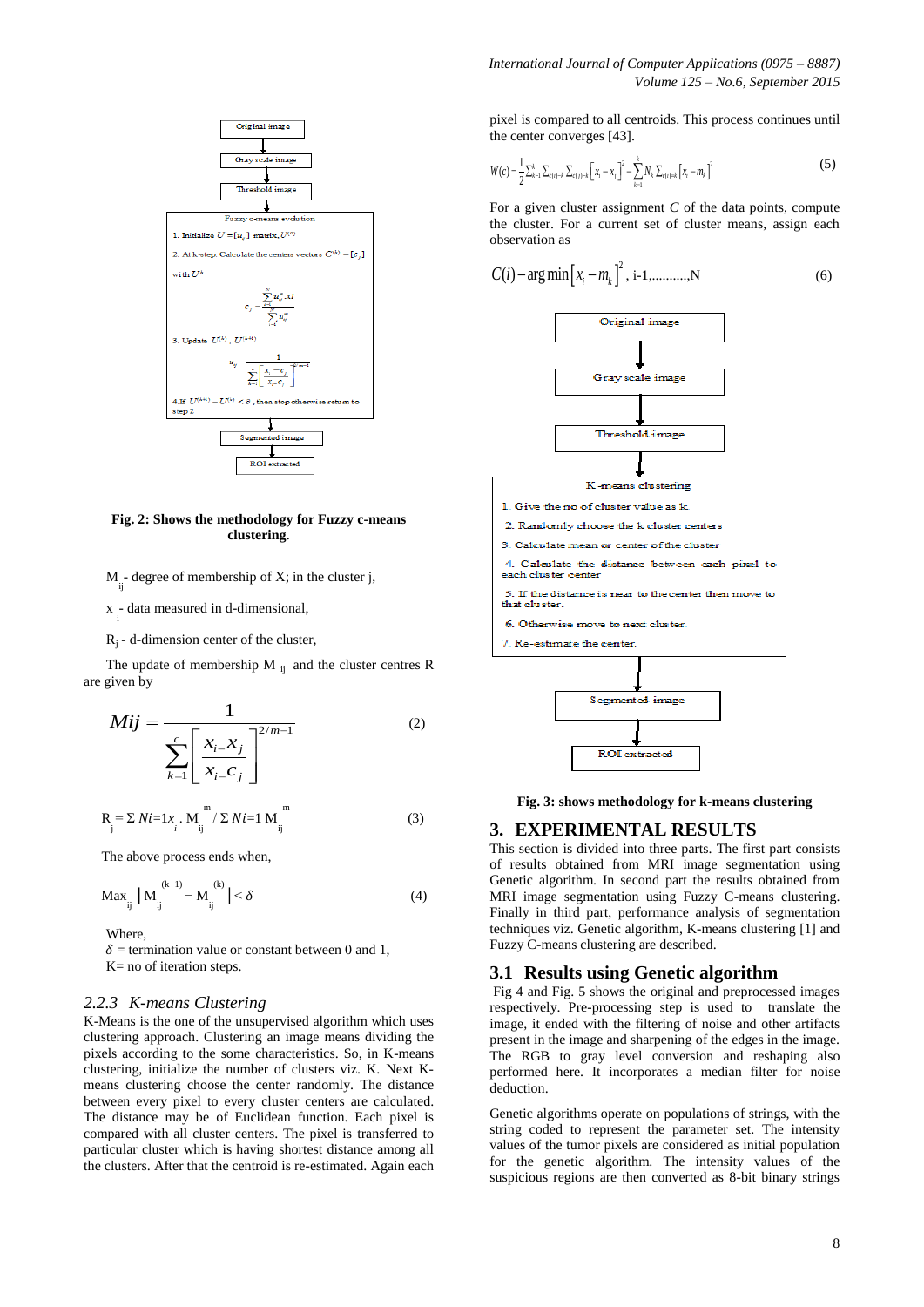and these values are then converted as population strings and intensity values are considered as fitness value for genetic algorithm. Now the genetic operator's reproduction, crossover and mutation are applied to get new population of strings. Then the image is segmented using Genetic algorithm which is shown in Fig. 6. Thereafter ROI is selected and extracted manually as shown in Fig. 7 and Fig. 8 respectively.

| $\mathbf{Im} \mathbf{g}$ 1 | $Img$ 2  |  |  |  |  |
|----------------------------|----------|--|--|--|--|
|                            |          |  |  |  |  |
| Img <sub>3</sub>           | Img 4    |  |  |  |  |
|                            |          |  |  |  |  |
| Img 5                      | Img 6    |  |  |  |  |
|                            |          |  |  |  |  |
| Img 7                      | Img 8    |  |  |  |  |
|                            |          |  |  |  |  |
| Img 9                      | $Img$ 10 |  |  |  |  |
| Fig. 4: Original dataset   |          |  |  |  |  |

| Img 1 | Img 2 |
|-------|-------|



**Img 1 Img 2 Img 3 Img 4 Img 5 Img 6**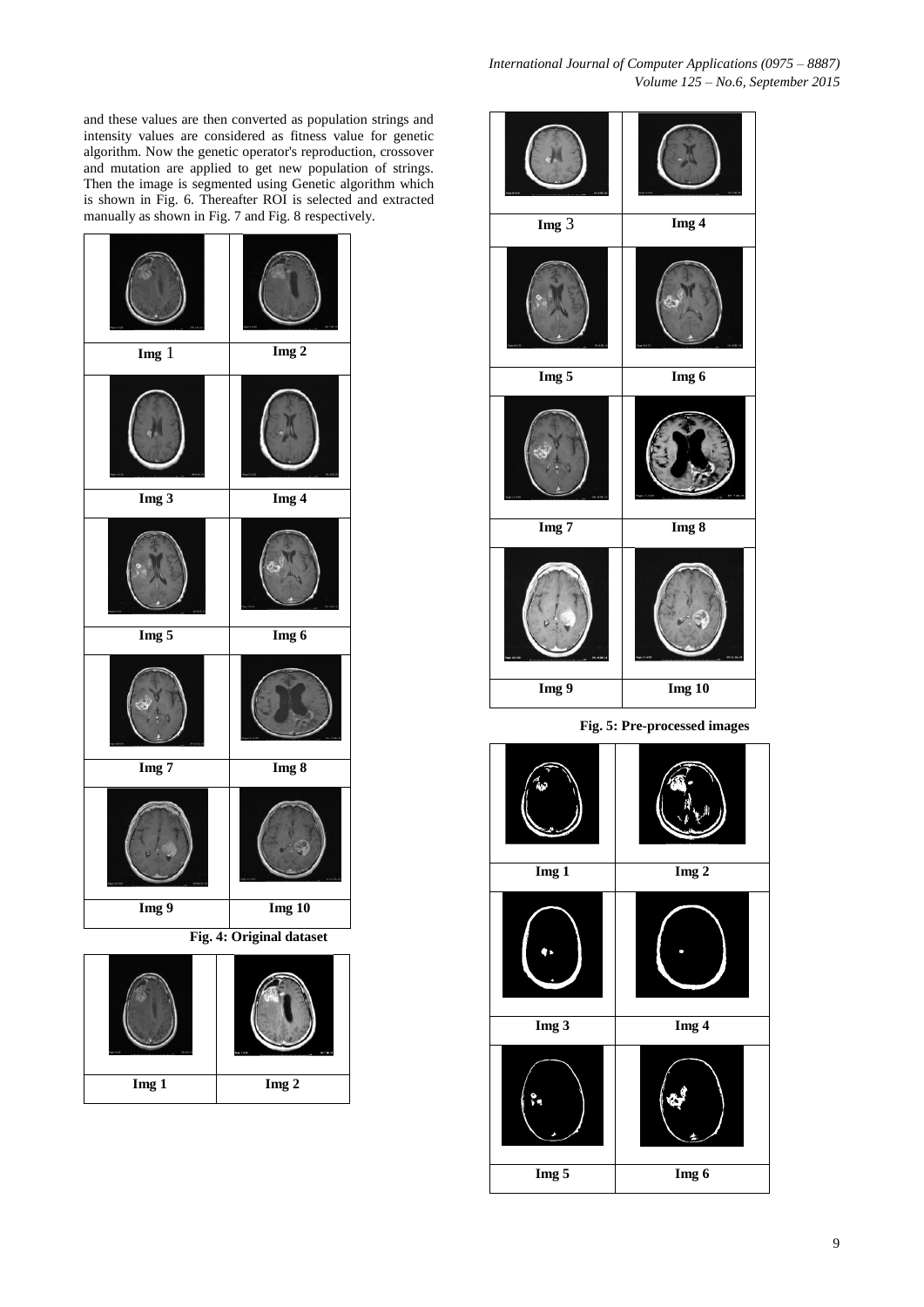

| Img 1            | Img <sub>2</sub> |  |  |  |  |
|------------------|------------------|--|--|--|--|
|                  |                  |  |  |  |  |
| Img 3            | Img 4            |  |  |  |  |
|                  |                  |  |  |  |  |
| Img 5            | Img 6            |  |  |  |  |
|                  |                  |  |  |  |  |
| Img <sub>7</sub> | Img 8            |  |  |  |  |



# **3.2 Results using Fuzzy C-Means (FCM)**

FCM has a wide domain of applications. It has been applied to wide range of problems involving feature analysis, clustering and classifier design. The fuzzy logic is a way to processing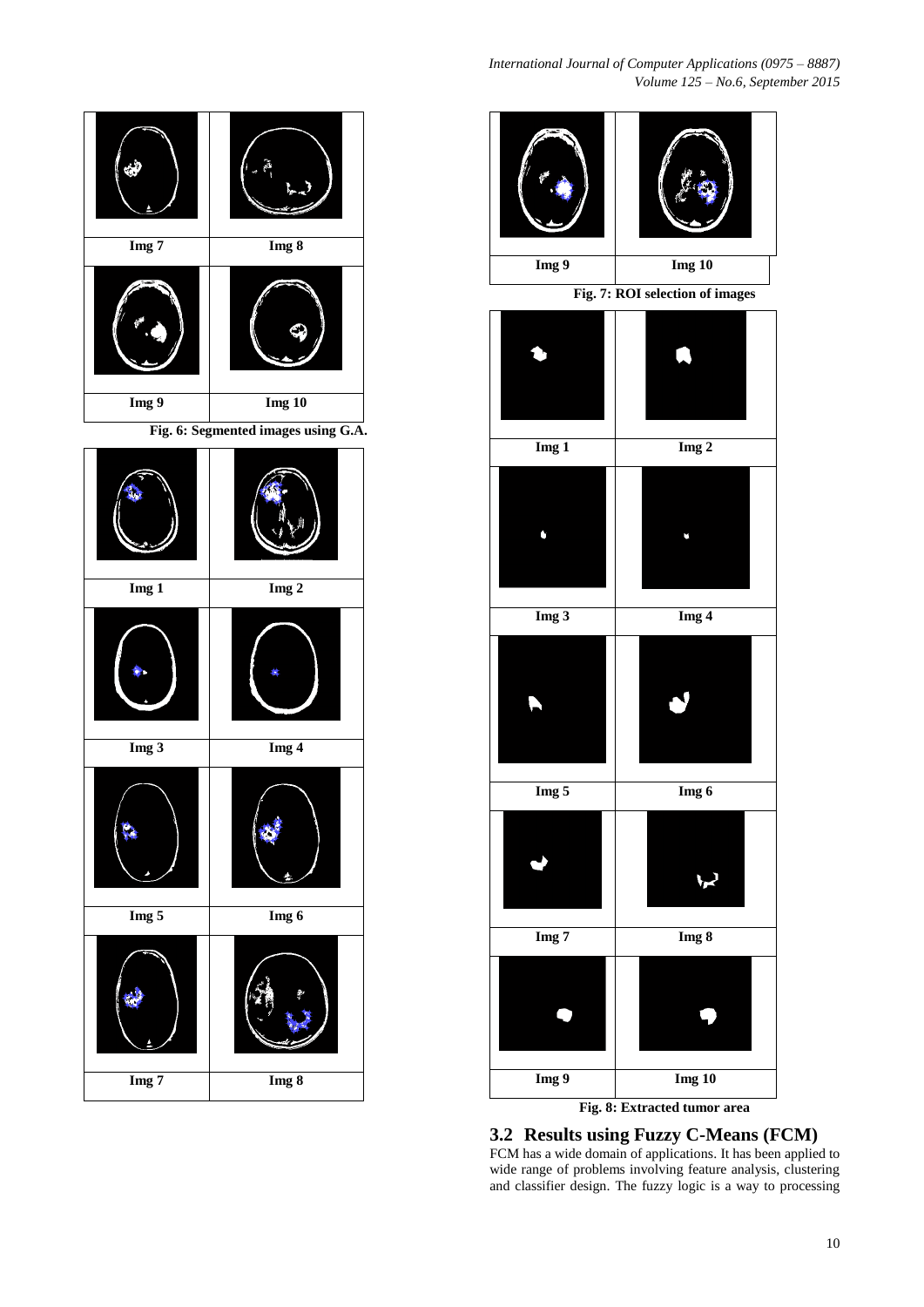the data by giving the partial membership value to each pixel in the image. The membership value of the fuzzy set is ranges from 0 to 1 [43]. Fuzzy clustering is basically a multi valued logic that allows intermediate values also in the same image. The clusters are formed according to the distance between data points and cluster centers are formed for each cluster. The FCM is a technique of clustering one piece of data to two or more clusters. No abrupt transition takes place between full membership and non membership. The image is segmented using FCM as shown in Fig. 9. Thereafter ROI is selected and extracted manually as shown in Fig. 10 and Fig. 11 respectively.



| $\overline{\text{Img } 9}$<br>$Img$ 10 |          |  |  |  |  |  |  |
|----------------------------------------|----------|--|--|--|--|--|--|
| Fig. 9: Segmented image using FCM      |          |  |  |  |  |  |  |
|                                        |          |  |  |  |  |  |  |
| Img <sub>1</sub>                       | $Img$ 2  |  |  |  |  |  |  |
|                                        |          |  |  |  |  |  |  |
| $Img$ 3                                | Img 4    |  |  |  |  |  |  |
|                                        |          |  |  |  |  |  |  |
| Img 5                                  | Img 6    |  |  |  |  |  |  |
|                                        |          |  |  |  |  |  |  |
| Img 7                                  | Img 8    |  |  |  |  |  |  |
|                                        |          |  |  |  |  |  |  |
| Img 9                                  | $Img$ 10 |  |  |  |  |  |  |

**Fig. 10: ROI selection of images**

| Img 1 | Img 2 |
|-------|-------|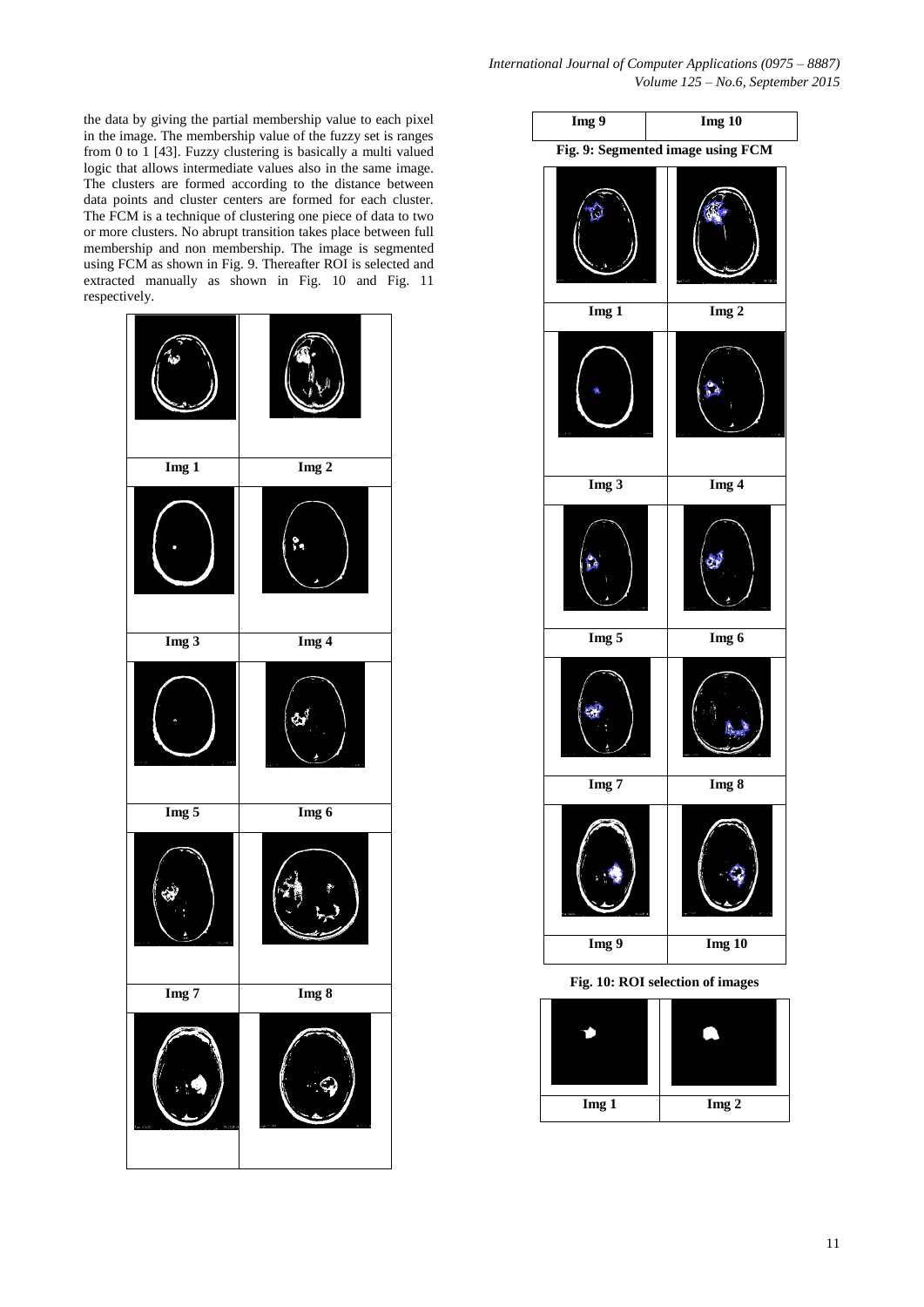

**Figure.11:Extracted Tumour Area**

# **3.3 Performance analysis of image segmentation techniques**

Parameters used for quantitative analysis are ground truth, true positive, error value and error percentage as shown in Table 1. Ground truth is the tumor area manually mapped by the radiologist. The area accurately measured by the system is termed as true positive whereas the variation between ground truth and true positive called as error value. Error percentage is the ratio of error value to ground truth. Error value and error percentage values should be low, as low values of these indicate that system is corresponding well with ground truth and performing well [1].

# **4. CONCLUSIONS**

The algorithms are tested on 10 MRI brain tumor images. Three image segmentation techniques viz. Genetic algorithm, Fuzzy C-means and K-means clustering are compared for detection of brain tumor from MRI images. In this work, a method for tumor segmentation i.e. Genetic algorithm using advanced KSW entropy calculation method is used. A threshold has been derived using entropy concept from information theory. The technique actually calculates the threshold values using KSW entropy method. This threshold value is finally used for segmentation of tumor in MRI image. KSW entropy has been maximized by calculating it repeatively two times so as to collect maximum information between object and background. KSW entropy algorithm is one of most popular algorithm for image segmentation. The Genetic algorithm segmentation approach has the ability of learning nonlinear distribution of medical data without prior knowledge. The advantage of this algorithm is that it uses a global and objective property of the histogram. Compared to other popular techniques for MRI segmentation, Fuzzy Cmeans and K-means clustering the approach can automatically segment several tissues simultaneously starting from random initialization. Moreover, it deals in a straight-forward manner with the problem of partial volume effect in MRI.

|                |                        | Genetic algorithm              |                              |                     | <b>Fuzzy C-means</b>           |                              |                     | <b>K-means</b>                 |                              |                     |
|----------------|------------------------|--------------------------------|------------------------------|---------------------|--------------------------------|------------------------------|---------------------|--------------------------------|------------------------------|---------------------|
|                |                        |                                |                              |                     |                                |                              |                     |                                |                              |                     |
| S. No.         | Ground<br><b>Truth</b> | <b>True</b><br><b>Positive</b> | <b>Error</b><br><b>Value</b> | <b>Error</b><br>(%) | <b>True</b><br><b>Positive</b> | <b>Error</b><br><b>Value</b> | <b>Error</b><br>(%) | <b>True</b><br><b>Positive</b> | <b>Error</b><br><b>Value</b> | <b>Error</b><br>(%) |
|                | $(mm)^2$               | $(mm)^2$                       |                              |                     | $(mm)^2$                       |                              |                     | $(mm)^2$                       |                              |                     |
| 1              | 22.94                  | 21.94                          | 1.00                         | 0.04                | 21.25                          | 1.69                         | 0.07                | 19.82                          | 3.12                         | 1.69                |
| $\overline{2}$ | 51.88                  | 54.34                          | 2.46                         | 0.04                | 71.28                          | 19.4                         | 0.37                | 48.79                          | 3.09                         | 0.05                |
| 3              | 27.65                  | 24.04                          | 3.61                         | 0.13                | 21.00                          | 6.65                         | 0.24                | 28.60                          | 0.95                         | 0.03                |
| $\overline{4}$ | 10.61                  | 10.66                          | 0.5                          | 0.04                | 10.62                          | 0.01                         | 0.003               | 10.60                          | 0.01                         | 0.002               |
| 5              | 62.02                  | 62.02                          | 0.00                         | 0.00                | 47.87                          | 14.15                        | 0.23                | 55.65                          | 6.37                         | 0.10                |
| 6              | 67.59                  | 69.53                          | 1.94                         | 0.02                | 45.27                          | 22.32                        | 0.33                | 67.83                          | 0.24                         | 0.003               |
| 7              | 57.04                  | 56.78                          | 0.26                         | 0.04                | 49.09                          | 7.95                         | 0.14                | 56.06                          | 0.02                         | 0.00                |
| 8              | 59.83                  | 60.18                          | 0.35                         | 0.05                | 51.16                          | 8.67                         | 0.14                | 56.64                          | 3.19                         | 0.05                |

**Table 1: Performance analysis of image segmentation techniques**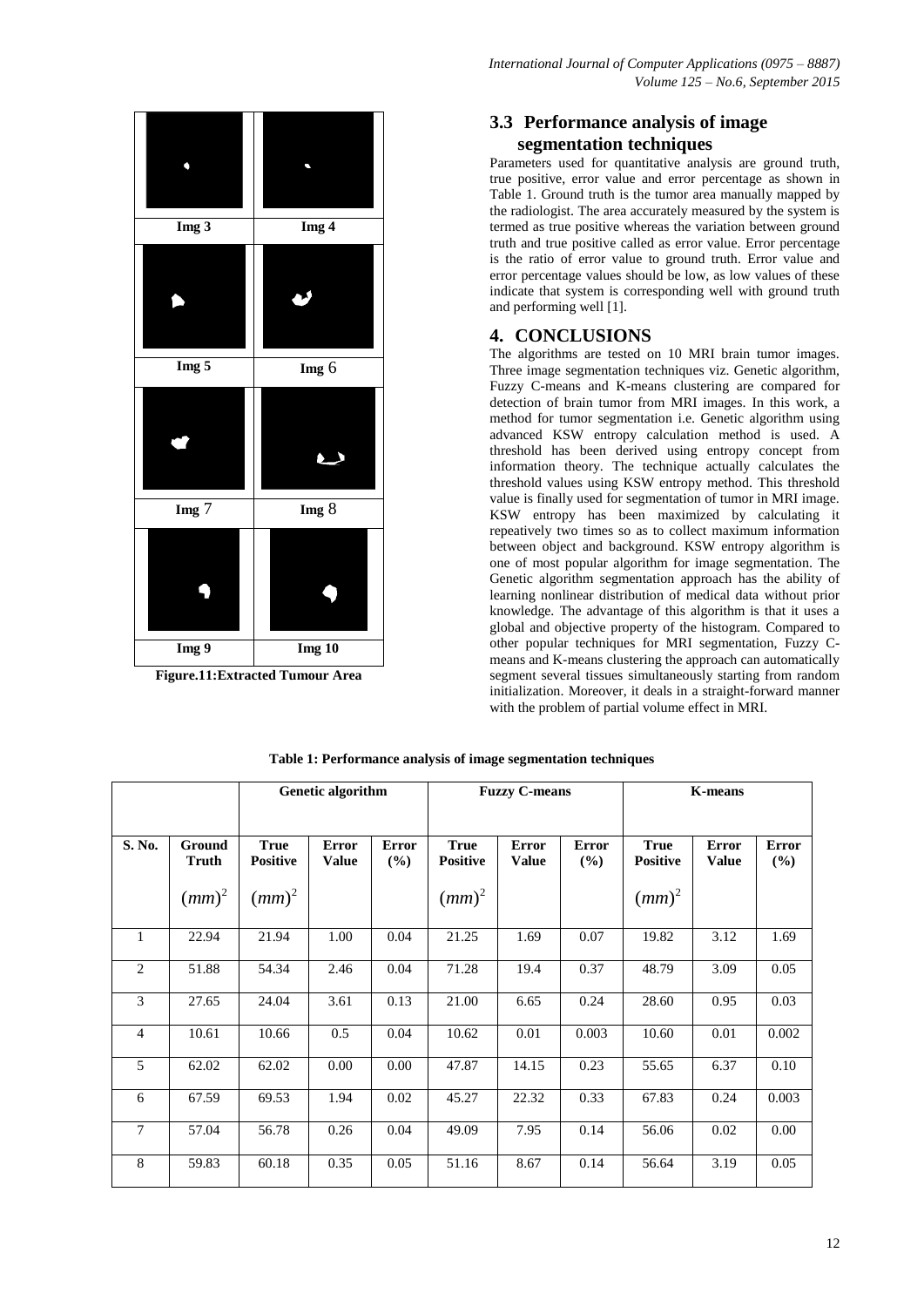|    | 58.46 | 58.20 | 0.26 | 0.04  | 52.96 | $\epsilon$ $\epsilon$<br>ر. ر | 0.09 | 58.06 | 0.4  | 0.006     |
|----|-------|-------|------|-------|-------|-------------------------------|------|-------|------|-----------|
| 10 | 63.01 | 62.73 | 0.28 | 0.004 | 63.91 | 0.9                           | 0.01 | 62.30 | 0.71 | $_{0.01}$ |

Also, the binary area values for all three methods clearly indicate that Genetic algorithm method performed well compared to Fuzzy C-means and K-means clustering methods. Genetic algorithm method is giving optimized value of binary area. The area of the detected tumor is compared with the expert radiologist results and is evaluated on the basis of percentage of error. Results show that genetic algorithm outperformed over all other techniques used for the comparison.

### **5. REFERENCES**

- [1] H. Hooda, O. Prakash, T. Singhal "Brain tumor segmentation:a performance analysis using k-means, fuzzy cmeans and region growing algorithm", IEEE International Conference on Advanced Communication and Computing Technologies, vol. 2, pp.1621-1626, 2014.
- [2] S. Nag, I. Kanta, M. S. Roy and S. K. Bandyopadhyay, "A review of image segmentation methods on brain MRI for detection of tumor and related abnormalities", International Journal of Advanced Research in Computer Science and Software engineering, vol.4, Issue5, pp. 1073-1095, 2014.
- [3] I. Soesanti, A. Susanto, T .S. Widodo and M. Tjokronagoro, "Optimized fuzzy logic application for MRI brain image segmentation", International Journal of Computer science and Information technology, vol. 3, no. 5, pp. 137-146, 2011.
- [4] F. Hoseyni, S. Haghipour and A. Sorkhabi, " Improvement of segmentation on MRI images using fuzzy clustering C-means and watershed marker control algorithm", Indian Journal Science Research, vol. 4,no. 3, pp. 477-451, 2014.
- [5] R. P. Joseph, C. S. Singh and M. Manikandan, "Brain tumor MRI image segmentation and detection in image segmentation", International Journal of Research in Engineering and Technology, vol. 3, Issue 1, pp. 1-5, 2014.
- [6] M. Yambal, H. Gupta, "Image segmentation using fuzzy C-means clustering :A survey", International Journal of Advanced Research in Computer and Communication Engineering, vol. 2, Issue 7, pp. 2319-5490, 2013.
- [7] I. Soesanti, A. Susanto, T .S. Widodo and M. Tjokronagoro, "Optimized fuzzy logic application for MRI brain image segmentation", International Journal
- [8] of Computer science and Information technology, vol. 3, no. 5, pp. 137-146, 2011.D. Q. Zhang, S. C. Chen, "A novel kernelized fuzzy c-means algorithm with application in medical image segmentation", Elsevier, vol. 32, Issue 1, pp. 37-50, 2004.
- [9] M. Yang, Y. Hu K. C. Lin and C. C. Lin, "Segmentation techniques for tissue differentiation in MRI of opthalmology using fuzzy clustering algorithms", Elservier, vol. 20, no. 2, pp. 173-179, 2002.
- [10] A. Rajendran, R. Dhanasekaran, "Brain tumor segmentation on MRI images with fuzzy clustering and

GVF snake model", International Journal Computer Communication, vol. 7, no. 3, pp. 530-539, 2012.

- [11] A. W. Liew, H. Yan, "An adaptive spatial fuzzy clustering algorithm for 3-d MRI image segmentation", IEEE transactions on Medical Imaging, vol. 22, no. 9, pp. 1063-1074, 2003.
- [12] D. L. Pham, C. Xu, J. L. prince, "A survey of current methods in medical image segmentation", Annual Review of Biomedical Engineering, vol. 2, pp. 1-27, 1998.
- [13] M. Sharma, S. Mukherjee, "Fuzzy c-means, ANFIS and genetic algorithm for segmenting astrocytoma- A type of brain tumor", International Journal of Advanced Research in Computer Science and software engineering, vol. 3, Issue 6, pp. 852-858, 2013.
- [14] E. A. Zanaty, A.S. Ghiduk, "A novel approach based on genetic algorithms and region growing for magnetic resonance image segmentation", vol. 10, no. 3, pp. 1302- 1342, 2013.
- [15] S. Khare, N. Gupta and V. Srivastava, "Genetic algorithm employed to detect brain tumor in MRI image", International Conference on Cloud, Big Data and Trust, vol. 3, pp. 59-64, 2013.
- [16] S. Saha, S. Bandyopadhyay, "Mri image segmentation by fuzzy symmetry based genetic clustering tech", IEEE Congress on Evolutionary computation, vol.10, no.6, pp. 4417-4424, 2007.
- [17] N. Senthilk and R. Rajesh, " Edge detection techniques for image segmentation-A survey of soft computing approaches", International Journal of Recent Trends Engineering and Technology, vol. 1, no. 2, pp. 250-254, 2009.
- [18] T. F. Chan, S. Esedoglu, and M. Nikolova, "Algorithms for finding global minimizers of image segmentation and denoising models", Society for Industrial and applied Mathematics, vol. 66, no. 5, pp. 1632-1648, 2004.
- [19] D. C. Dhanwaani, M. M. Bartere, "Survey on various techniques of brain tumor detection from MRI images", International Journal of Computational Engineering Research, vol.4, Issue1, pp. 24-26, 2014.
- [20] S. Chabrier, C. Rosenberger, B. Emile and H. Laurent, "Optimization based image segmentation by genetic algorithm", Journal on Image and Video Processing, vol. 10, no. 8, pp. 1-10, 2008.
- [21] G. Szekely, A. Lelemen, C. Brechbuler and G. Gerig, "Segmentation of 2-d and 3-d objects from mri volume data using constrained elastic deformations of flexible fourier contour and surface models", Medical Image Analysis, vol.1, no.1, pp.19-34, 1996.
- [22] S. K. Bandhyopadhyay, T. U. Paul, "Segmentation of brain MRI image-A review ",International Journal of Advanced Research in Computer Science and Software engineering, vol.2, Issue3, pp. 409-413, 2012.